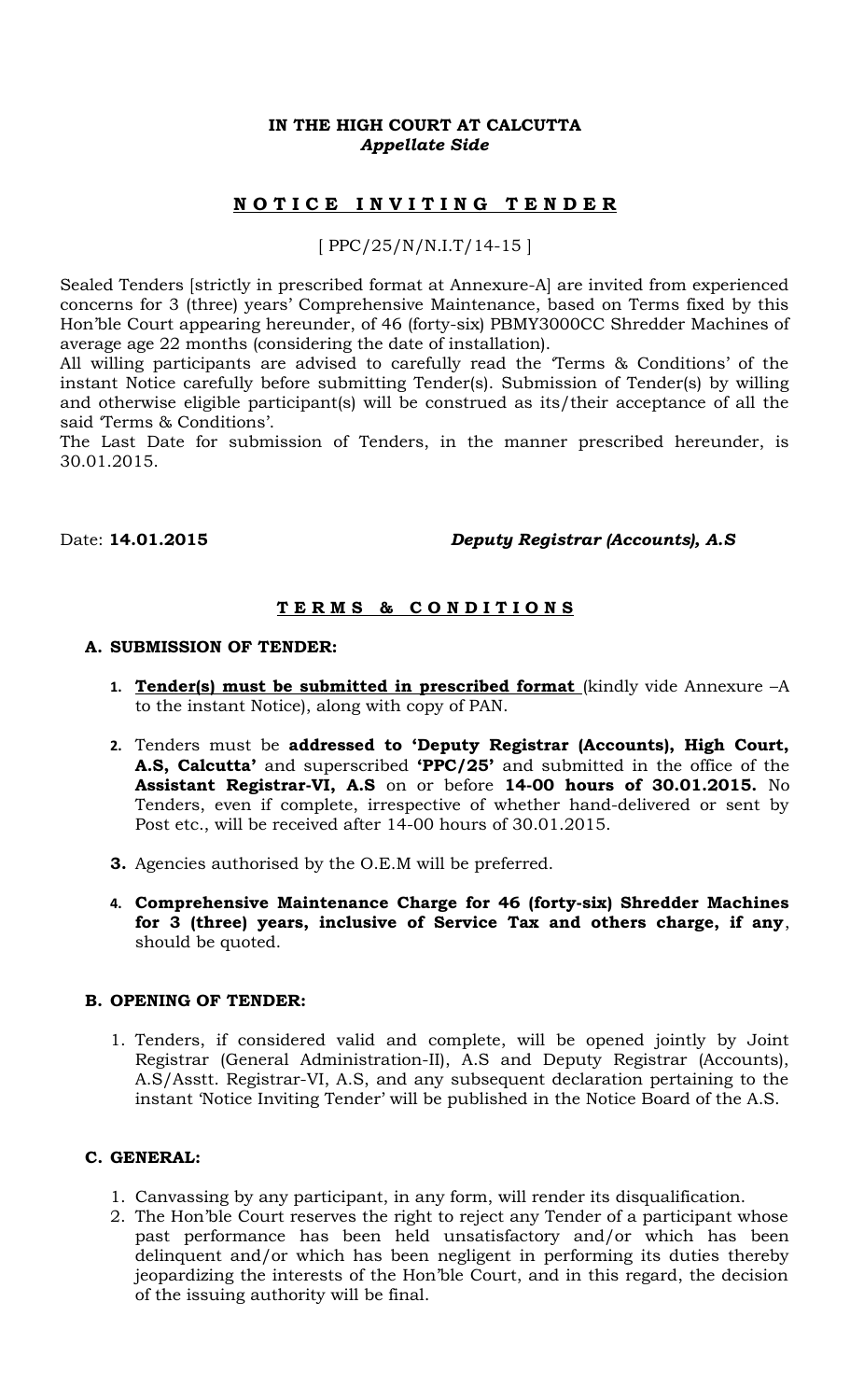- 3. The Hon'ble Court may issue Purchase Order in favour of any such participant whose Tender is valid and complete, and whose Tender/Offer has been reasonably regarded as substantially approvable. In this regard, the decision of the Competent Authority of this Hon'ble Court will be final and binding upon all concerned.
- 4. The Hon'ble Court may cancel the instant process at any point of time without ascribing any reason whatsoever.
- 5. Subsequent to issuance of Purchase Order, the selected participant shall have to strictly adhere to the Sub-Clauses contained in Clause D hereunder.
- 6. The administration of this Hon'ble Court may have to move the Government of West Bengal for administrative approval and/or sanction of required funds, and payment shall only be released upon obtaining such approval/sanction.

### **D. POST-SELECTION DUTIES AND OBLIGATIONS OF SELECTED SERVICE PROVIDER**

- 1. The selected participant shall be responsible for 'Comprehensive Maintenance' of the stated 46 (forty-six) PBMY3000CC Shredder Machines during the term of 3 (three) years starting from 01.03.2015-28.02.2018 at the Gross Maintenance Charge approved by the Competent Authority of this Hon'ble Court. **Upon intimation to the selected participant from this Hon'ble Court, the said participant may have to submit an Affidavit sworn-in before any Ld. 1st Class Magistrate assuring the administration of this Hon'ble Court of all the sub-clauses contained herein, and Purchase Order may only be issued in its favour after submission of such Declaration**.
- 2. 'Comprehensive Maintenance' shall mean and include preventive maintenance once every two months, replacement of defective spares and parts with new and/or better-conditioned ones, and in case of complete break-down, replacement of maximum 5 (five) such Shredder Machines with brand new ones of same brand or of reputed brand of identical specification.
- 3. The selected participant will be responsible for hassle free performance of the said shredder machines, and shall be liable for any defect arising out of its faulty servicing and/or negligence and/or mishandling.
- 4. The selected participant **shall not increase such approved rate** before the expiry of the said term.
- 5. The Hon'ble Court's administration may, if considered necessary, employ and/or engage any competent and/or qualified third party agency to evaluate the overall performance of the selected service provider.
- 6. The selected service provider shall be responsible for preventive maintenance of the said Shredder Machines and will be bound to attend to any Service Call within 2 (two) working days.
- 7. In case of detection of any irregularity etc. in service and/or irregularity and/or recurring delinquency of the selected service provider, the administration of the Hon'ble Court may take any such punitive action or actions as it may consider appropriate, apart from stopping pending payment(s), if any.
- 8. The Hon'ble Court will, subject to Clause C.5 and the other provisions contained in Clause D, and subject to availability of funds, **release 75% of the Gross Maintenance Charge (G.M.C) payment for the consumables supplied by the selected participant within 100 (one hundred) working days** from the date of issuance of Work Order, and the remaining **25% of the G.M.C within 60 (sixty) working days after completion of the Maintenance-term.**
- 9. In case of any disputes arising between the administration of this Hon'ble Court and the selected service-provider, such disputes shall be settled by the Purchase Committee presided over by the Registrar General of this Hon'ble Court in any of its meetings, and the venue of such meeting shall be Calcutta High Court.

### **XXXXXXXXXXXXXXXXXX**